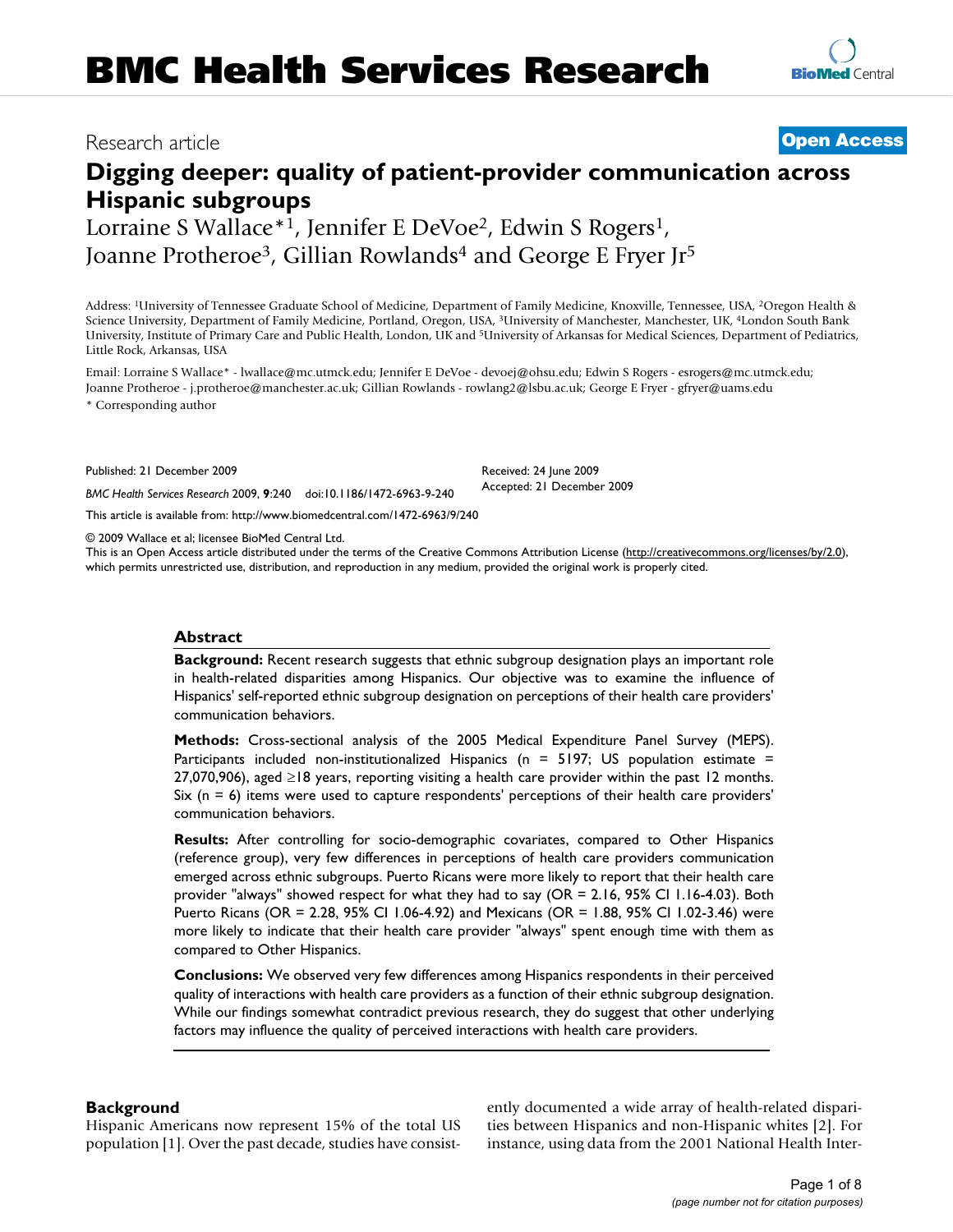view Survey, McGruder and colleagues [3] found that Hispanics were less aware of heart attack symptoms and the need to call for emergency help if someone near them had symptoms than were whites. In a population-based study of respondents residing in ten different states, Hispanics reported receipt of fewer routine preventive services (e.g., colorectal cancer screening and cholesterol testing) and less access to physicians (e.g., had difficulty paying for a clinical examination) as compared to their non-Hispanic white counterparts [4]. Furthermore, evidence suggests that ethnic minorities, including Hispanics, are not only more likely to report feelings of health care provider discrimination, but also poorer health status as compared to non-Hispanic whites [5].

As health-related disparities are further examined, several researchers have raised concerns that not all Hispanics experience the same health problems. Mainous et al. [6] found significant differences in the quality of diabetes care across Hispanic ethnic subgroups. For example, Mexicans were less likely than Puerto Ricans to know about glycosylated hemoglobin. Similarly, among a nationally representative sample of Hispanic women in the United States, those of Mexican or South/Central American origin were more likely than Puerto Ricans or Cubans to lack health insurance coverage [7]. Interestingly, Jerant [8] found that Mexicans not only reported better self-reported health status as compared to other Hispanics, but whites as well. Collectively, findings from these studies indicate that marked discrepancies exist between Hispanic ethnic subgroups. Therefore, treating Hispanics as one homogenous grouping may mask important differences.

Because Hispanics are a heterogeneous group, it is important to identify underlying factors that may indirectly be contributing to compromised access and worse disease. The quality of communication dynamics during the clinical encounter between the patient and health care provider could be one such factor contributing to observed health-related differences in Hispanic subgroups. For instance, perceived quality of patient-health care provider communication has shown to differ significantly between Hispanics and non-Hispanic whites. In a recent study of adults from three states, Hispanics were more likely to report that health care providers did not carefully listen to them as compared to non-Hispanics; however, respondent ethnicity was not related to differences in other communication variables [9]. Further, among a nationally representative sample of civilian adults, Wallace et al. [10] found somewhat paradoxical results related to patient perceptions of health care provider communication skills. Hispanics were more likely to report that some aspects of patient-health provider communication were of high quality (e.g., provider "always" listened to them) while others were not (e.g., provider did not "always" give them

control over treatment options) as compared to non-Hispanic whites.

The quality of patient-healthcare provider communication within the Hispanic population exclusively has just begun to be explored. Recently, the influence of language preference--English versus Spanish--on Hispanics' perceptions of their healthcare providers' communication behaviors was examined [11]. Overwhelming, English responders were more likely to report more positive interactions with health care providers (e.g., provider "always" explained things so that they understood and "always" asked them to help make decisions) than Spanish responders.

However, to our knowledge, no studies have examined perceptions of health care communication among members of Hispanic subgroups. To address this gap in the literature, this study examined the influence of Hispanics' self-reported ethnic subgroup designation--Central/South American, Dominican, Cuban, Puerto Rican, Mexican, Other--on perceptions of their health care providers' communication behaviors during clinical encounters.

### **Methods**

### *Design and Subjects*

We conducted an analysis of the 2005 Medical Expenditures Panel Survey Household Component file (MEPS-HC) [12]. The MEPS-HC, a nationally representative sample of civilian non-institutionalized US adults, utilizes a stratified multi-stage area probability design in which certain groups (e.g., limited income, racial minorities) are over-sampled. With the aid of computer-assisted personal interviewing technology, MEPS-HC respondents are interviewed in their homes five times over a two-year period. The interviews are conducted in the respondent's language of choice. Respondents are queried on such topics as socio-demographic characteristics, self-reported health status, health insurance coverage, and use of, access to, and satisfaction with healthcare providers and services. The response rate for the full-year 2005 MEPS-HS was 61.3% [13]. Subjects included in this study were Hispanic adults, ≥18 years of age, who had visited a healthcare provider within the 12 months preceding data collection.

### *Variables*

The predictor variable was respondents' self-reported ethnic subgroup designation (Central/South American, Dominican, Cuban, Puerto Rican, Mexican, or Other). Health services utilization models [14-16] were used to guide the selection of relevant socio-demographic variables for our multivariate models, including: sex, age (at time of interview), selected language of interview (English versus Spanish), place of residence (metropolitan statistical area [MSA]) categorization, family income (adjusted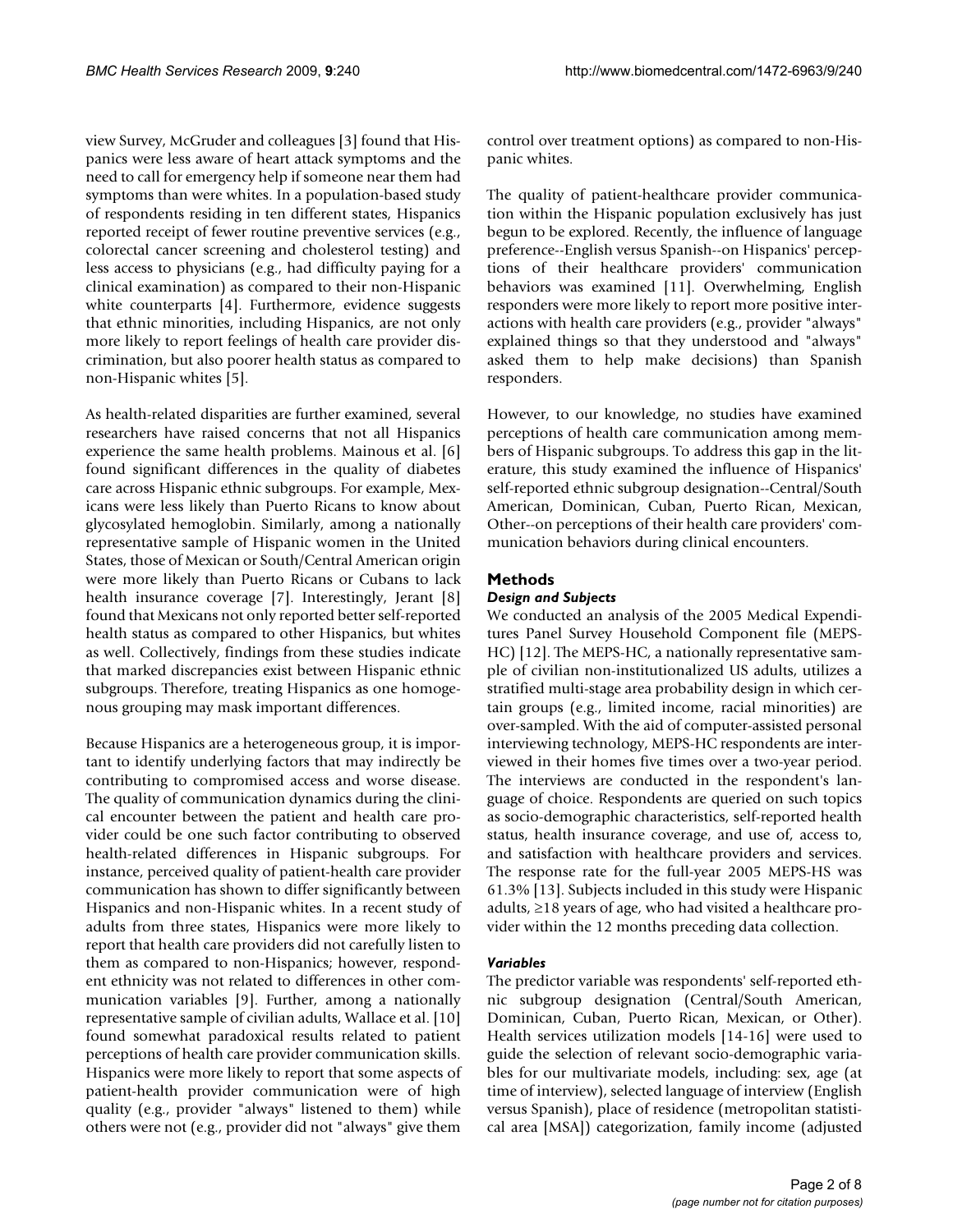for family size), completion of high school (head of household), census region, health insurance status, and usual source of care (USC).

Six  $(n = 6)$  MEPS items were identified and subsequently used as outcome variables to determine respondents' perceptions of healthcare providers' communication behaviors during clinical encounters. Responses to these six items were reported on a 4-point Likert-type scale (always, usually, sometimes, never). All respondents reporting a doctor's office or clinic visit within the 12 months preceding data collection ( $n = 5197$ ) answered the following items: (1) "*How often did providers listen carefully to you?*"; (2) "*How often did providers explain things so you understood?*"; (3) "*How often did providers show respect for what you had to say?*"; and (4) "*How often did providers spend enough time with you?*" Additionally, those reporting having an identified USC (n = 2832) responded to the following two items: (5) "*If there were a choice between treatments, how often would your provider at your USC ask you to help make the decision?*" and (6) "*How often does your provider at your USC show respect for treatments?"* These exact [10,11] and similar [9,17] items have been used previously to gauge patients' perceptions of the quality of interactions they had with health care providers.

### *Statistical Analyses*

Because the MEPS is based on a complex sampling design that makes it representative of the civilian, non-institutionalized US population, SUDAAN (Research Triangle Institute, Research Triangle Park, NC) statistical software (Release 9.0.3) was used to account for the weighting and complex sampling design. Alpha was set at .05 *a priori* for all tests of statistical significance.

Multiple logistic regression analyses were performed to assess the association of respondents' self-reported ethnic subgroup designation on perceptions of their recent healthcare interactions, while simultaneously controlling for the effect of all covariates (i.e., socio-demographic variables). For the purposes of multivariate logistic regression analyses, responses to these six MEPS items were dichotomized as "always" and "not always" (usually/ sometimes/never). Results of the multiple logistic regression models are reported in adjusted odds ratios (ORs) with corresponding 95% confidence intervals (CIs). For the purposes of our analyses, Other Hispanics served as the reference group. This strategy--using one Hispanic subgroup as the reference group--has been used by other researchers conducting similar studies [6-8].

### **Results**

In 2005, 5197 Hispanic MEPS-HC respondents (weighted sample size =  $27,070,906$ ),  $\geq 18$  years of age, reported visiting a healthcare provider within the 12 months preceding data collection. Socio-demographic and related characteristics of Hispanic respondents--by ethnic subgroup designation--are presented in Table 1. Males and females were represented fairly equally except among Dominicans, where there were significantly fewer males. Overall, Cubans tended to be older and more likely to have a high school education and a higher family income. A large percentage of respondents from all subgroups lived in an urban area. Puerto Ricans were most likely to have private health insurance (57.3%) versus Dominicans who were least likely (32.5%). Lack of health insurance was highest among Mexicans and Central/South Americans. Cubans were most likely to have a USC (68.5%), compared with Central/South Americans who were the least likely (49.7%).

As displayed in Figure 1 and Table 2, between a third and two-thirds of Hispanic respondents reported that their healthcare provider "always" listened to them carefully, explained things so that they understood, and showed respect for what they had to say. Collectively, respondents were less inclined to indicate that their healthcare provider "always" spent enough time with them. Among those with a USC, approximately 50-60% of respondents overall reported that their healthcare provider "always" asked them to help make healthcare decisions and showed respect for treatments (see Figure 2 and Table 2).

After controlling for the effects of all socio-demographic and related characteristics outlined in Table 1, as compared to Other Hispanics, very few differences emerged in perceptions of healthcare providers' communication behaviors across ethnic subgroups. Of note, as compared to Other Hispanics (reference group = 1.00), Puerto Ricans were more likely to report that their healthcare provider "always" showed respect for what they had to say  $(OR = 2.16, 95\% \text{ CI } 1.16 - 4.03)$ . Both Puerto Ricans  $(OR = 1.16, 95\%)$ 2.28, 95% CI 1.06-4.92) and Mexicans (OR = 1.88, 95% CI 1.02-3.46) were more likely to indicate that their healthcare provider "always" spent enough time with them as compared to Other Hispanics. As compared to Other Hispanics, Central/South Americans were less likely to report that their healthcare provider "always" asked them to help make healthcare decisions ( $OR = 0.46$ ,  $95\%$ 0.23-0.95).

### **Discussion**

This is the first study, to our knowledge, where influence of Hispanics' self-reported ethnic subgroup designation-- Central/South American, Dominican, Cuban, Puerto Rican, Mexican, Other--on perceptions of their health care providers' communication behaviors during clinical encounters was examined. While significant healthrelated differences across Hispanic subgroups have been reported previously [6-8], the experiences among mem-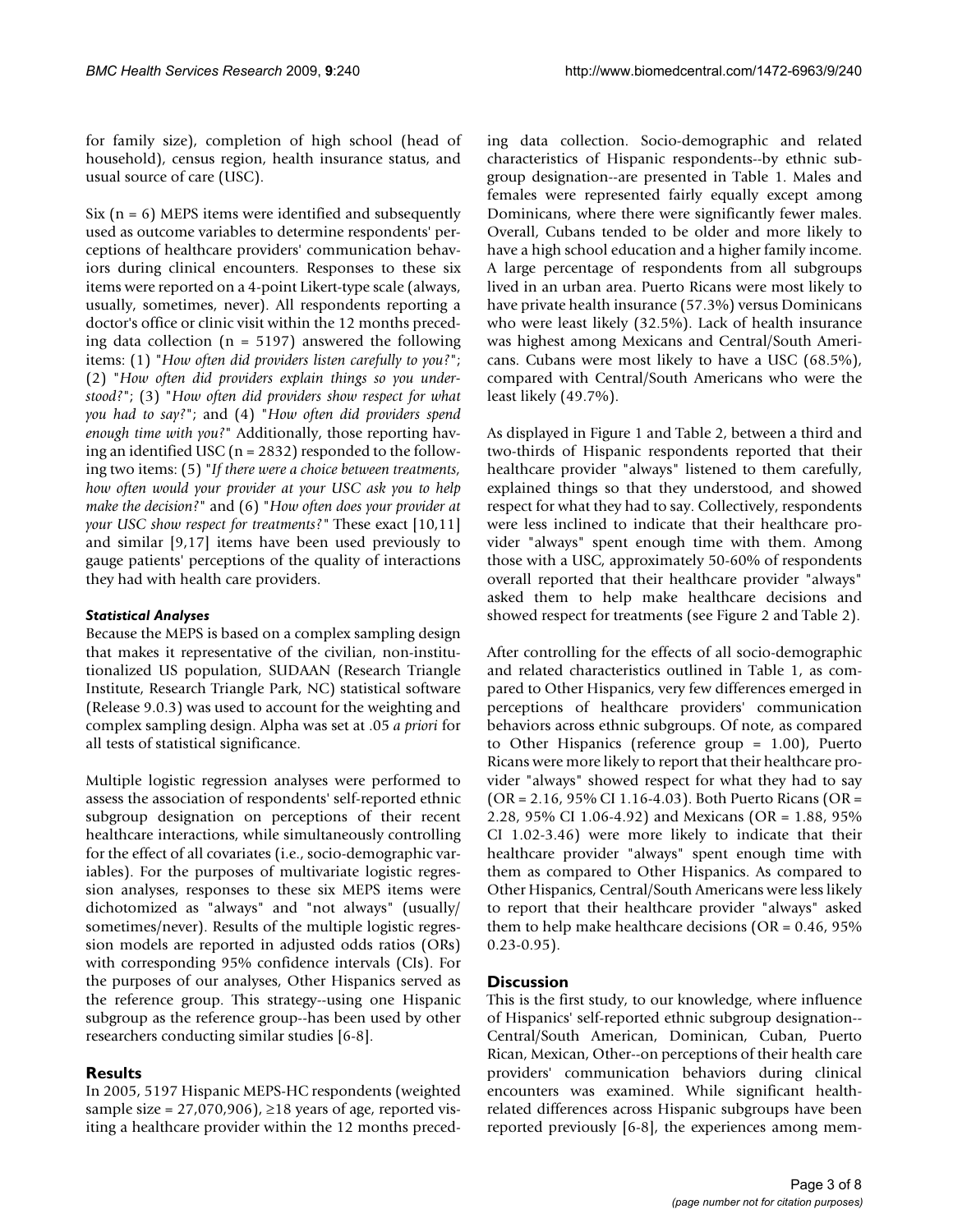| Sociodemographic and Related<br><b>Characteristics</b> | <b>Ethnic Subgroup</b>                                   |                                                                              |                                                |                                                |                                                                           |                                                        |
|--------------------------------------------------------|----------------------------------------------------------|------------------------------------------------------------------------------|------------------------------------------------|------------------------------------------------|---------------------------------------------------------------------------|--------------------------------------------------------|
|                                                        | Mexican<br>$[n = 3794]$ <sup>a</sup><br>(%) <sup>b</sup> | <b>Puerto Rican</b><br>$\Gamma$ n = 336] <sup>a</sup><br>$(\%)^{\mathsf{b}}$ | Cuban<br>$\lceil n = 172 \rceil^a$<br>$(\%)^b$ | Dominican<br>$\lceil n = 119 \rceil^a$<br>(%)b | Central/<br><b>South American</b><br>$[n = 634]$ <sup>a</sup><br>$(\%)^b$ | Other<br>$\lceil n = 142 \rceil^a$<br>(%) <sup>b</sup> |
| Sex                                                    |                                                          |                                                                              |                                                |                                                |                                                                           |                                                        |
| Male                                                   | 52.9                                                     | 43.5                                                                         | 53.0                                           | 30.8                                           | 52.6                                                                      | 50.6                                                   |
| Female                                                 | 47.1                                                     | 56.5                                                                         | 47.0                                           | 69.2                                           | 47.4                                                                      | 49.4                                                   |
| Age Group                                              |                                                          |                                                                              |                                                |                                                |                                                                           |                                                        |
| 18-24 Years                                            | 18.5                                                     | 9.1                                                                          | 6.5                                            | 13.8                                           | 16.9                                                                      | 17.4                                                   |
| 25-44 Years                                            | 50.7                                                     | 42.9                                                                         | 38.1                                           | 50.8                                           | 52.9                                                                      | 47.3                                                   |
| 45-64 Years                                            | 22.7                                                     | 30.7                                                                         | 31.0                                           | 27.9                                           | 25.0                                                                      | 25.0                                                   |
| $\geq$ 65 Years                                        | 8.1                                                      | 7.3                                                                          | 24.4                                           | 7.5                                            | 5.2                                                                       | 10.3                                                   |
| Interview Conducted in English                         |                                                          |                                                                              |                                                |                                                |                                                                           |                                                        |
| Yes                                                    | 48.9                                                     | 65.7                                                                         | 39.2                                           | 42.5                                           | 31.0                                                                      | 58.9                                                   |
| No                                                     | 51.1                                                     | 34.3                                                                         | 60.8                                           | 57.5                                           | 69.0                                                                      | 41.1                                                   |
| Place of Residence                                     |                                                          |                                                                              |                                                |                                                |                                                                           |                                                        |
| <b>MSA</b>                                             | 92.1                                                     | 95.I                                                                         | 99.4                                           | 99.9                                           | 97.0                                                                      | 94.9                                                   |
| Non-MSA                                                | 7.9                                                      | 4.9                                                                          | 0.6                                            | 0.1                                            | 3.0                                                                       | 5.1                                                    |
| Family Income                                          |                                                          |                                                                              |                                                |                                                |                                                                           |                                                        |
| Poor                                                   | 18.3                                                     | 18.6                                                                         | 9.1                                            | 31.4                                           | 14.5                                                                      | 12.0                                                   |
| Near Poor                                              | 8.4                                                      | 6.9                                                                          | 7.7                                            | 9.4                                            | 5.3                                                                       | 4.0                                                    |
| Low Income                                             | 22.2                                                     | 4.1                                                                          | 23.7                                           | 15.1                                           | 22.6                                                                      | 16.6                                                   |
| Middle Income                                          | 32.8                                                     | 30.2                                                                         | 27.1                                           | 33.2                                           | 33.9                                                                      | 37.6                                                   |
| High Income                                            | 18.3                                                     | 30.2                                                                         | 32.4                                           | 10.9                                           | 23.7                                                                      | 29.8                                                   |
| High School Graduate                                   |                                                          |                                                                              |                                                |                                                |                                                                           |                                                        |
| Yes                                                    | 50.1                                                     | 65.9                                                                         | 75.4                                           | 60.7                                           | 57.I                                                                      | 76.4                                                   |
| No                                                     | 49.9                                                     | 34.1                                                                         | 24.6                                           | 39.3                                           | 42.9                                                                      | 23.6                                                   |
| Census Region                                          |                                                          |                                                                              |                                                |                                                |                                                                           |                                                        |
| Northeast                                              | 1.6                                                      | 58.3                                                                         | 15.6                                           | 68.9                                           | 31.1                                                                      | 28.5                                                   |
| Midwest                                                | 9.2                                                      | 7.7                                                                          | 4.1                                            | 3.6                                            | 2.9                                                                       | 5.4                                                    |
| South                                                  | 35.2                                                     | 24.8                                                                         | 78. I                                          | 27.5                                           | 39.0                                                                      | 44.0                                                   |
| West                                                   | 54.0                                                     | 9.2                                                                          | 2.2                                            | 0.0                                            | 27.0                                                                      | 22.1                                                   |
| Health Insurance                                       |                                                          |                                                                              |                                                |                                                |                                                                           |                                                        |
| Any Private                                            | 45.7                                                     | 57.3                                                                         | 54.9                                           | 32.5                                           | 50.8                                                                      | 45.3                                                   |
| Public                                                 | 16.3                                                     | 26.3                                                                         | 27.6                                           | 37.6                                           | 11.6                                                                      | 18.6                                                   |
| Uninsured                                              | 38.0                                                     | 16.4                                                                         | 17.5                                           | 29.9                                           | 37.6                                                                      | 36.1                                                   |
| Usual Source of Care                                   |                                                          |                                                                              |                                                |                                                |                                                                           |                                                        |
| Yes                                                    | 56.9                                                     | 78.7                                                                         | 68.5                                           | 64.6                                           | 49.7                                                                      | 66.5                                                   |
| $\mathsf{N}\mathsf{o}$                                 | 43.1                                                     | 21.3                                                                         | 31.5                                           | 35.4                                           | 50.3                                                                      | 33.5                                                   |

**Table 1: Sociodemographic and related characteristics of Hispanic respondents by ethnic subgroup**

MSA = metropolitan statistical area

aUnweighted counts represent the total number of MEPS-HC respondents with a positive person weight who visited a healthcare provider in the past year.

bWeighted percentages. To derive nationally-representative population estimates, each respondent record from the MEPS was weighted according to person-level weights provided by the data-collection agency.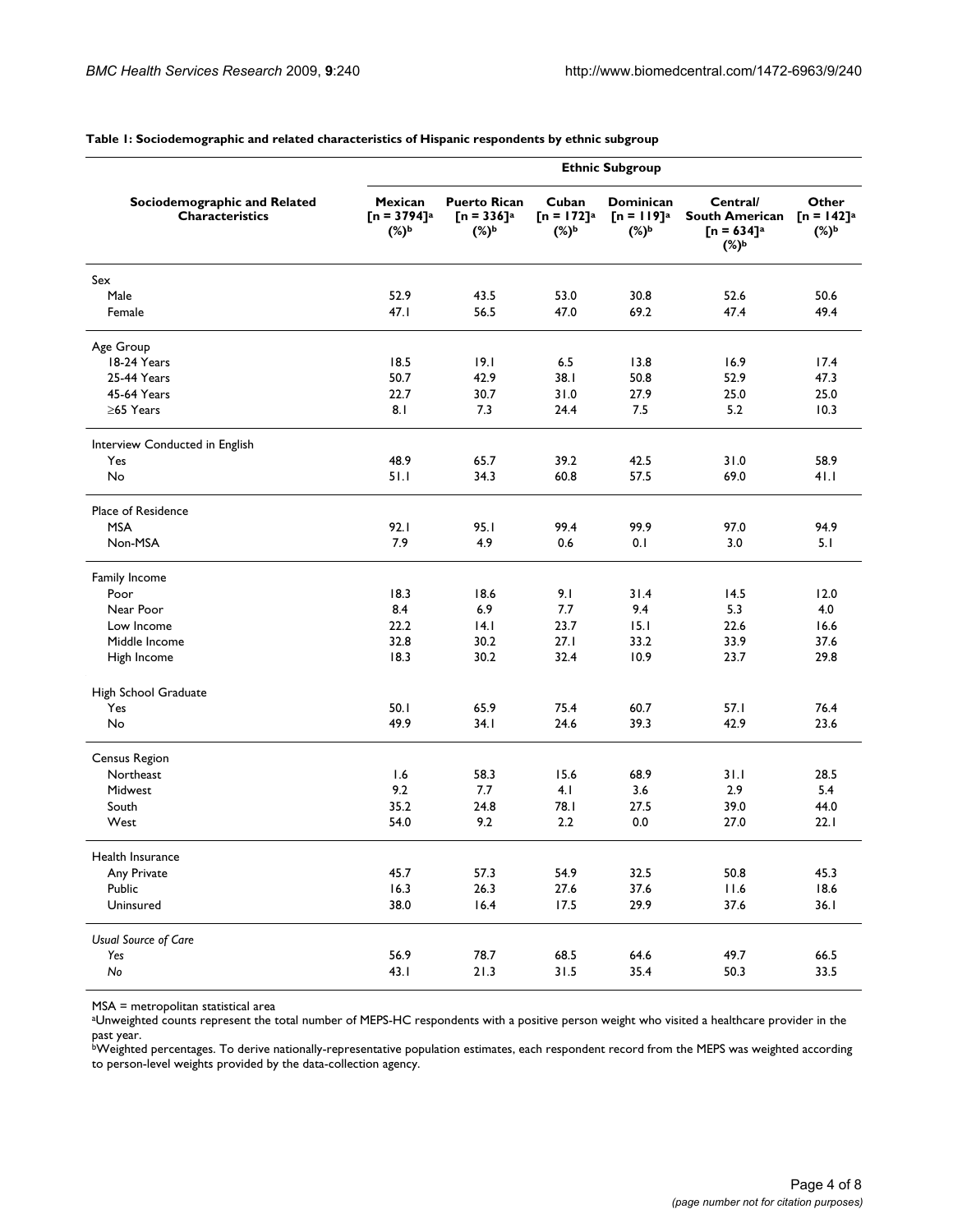

Figure 1 and 2008 and 2008 and 2008 and 2008 and 2008 and 2008 and 2008 and 2008 and 2008 and 2008 and 2008 an

**Percentage of respondents with a self-reported usual source of care, by ethnic subgroup, reporting that their healthcare provider "always" asked them to help make health care decisions and showed respect for treatments**.

bers of various Hispanic subgroups related to selfreported interactions with health care providers were more alike than they were different. While our findings somewhat contradict previous research, they do suggest that other underlying factors besides ethnic subgroup may influence the quality of perceived interactions with health care providers.

Importantly, established health services utilization models [14-16] were used to guide our selection of nine sociodemographic variables for inclusion in our multivariate models, including language preference for interview. Hence, our findings indicate that the few differences between ethnic subgroups we noted could be explained by other socio-demographic variables not included in our multivariate models. Degree of acculturation could perhaps be an important construct that may differentiate Hispanics' perceived interactions with health care providers. While acculturation can be defined and measured different ways, language preference (English or Spanish) has been used as a proxy for acculturation in previous studies [6,18]. Therefore, when possible it may advantageous to measure acculturation using a more robust instrument such the *Short Acculturation Scale for Hispanics* which includes measures of not only language use, but also items pertaining to media use and ethnic social relations [19].

Reported measures of "respect" (for Puerto Ricans) and adequate time spent in the medical encounter were highest (for Mexicans and Puerto Ricans) among groups which tended to have the most confident use of English in the survey. Also, it must be noted that the Puerto Rican subgroup were most likely to have private health insurance. Thus, there may be other factors related to acculturation that differs among subgroups, but could not be completely captured in our language covariate. Further, although we controlled for whether or not respondents had a USC, the significant finding among Central/South Americans who felt less involved in health care decisionmaking may be related to an unmeasured factor that also made them least likely to report receiving care from a consistent, usual source.

While we noted very few significant differences among Hispanic ethnic subgroups, a large proportion of respondents (≈30-70%) overall reported that health care providers did not "always" listen to them carefully, explain things so that they understood, show respect for what they had to say, spend enough time with them, ask them to help make health care decisions, and/or show respect for treatments. Unfortunately, these findings are troubling given the importance of and the movement toward patient-centered care [20,21]. Notably, our findings are quite similar to analyses where these exact [10,11] and similar [9,17] type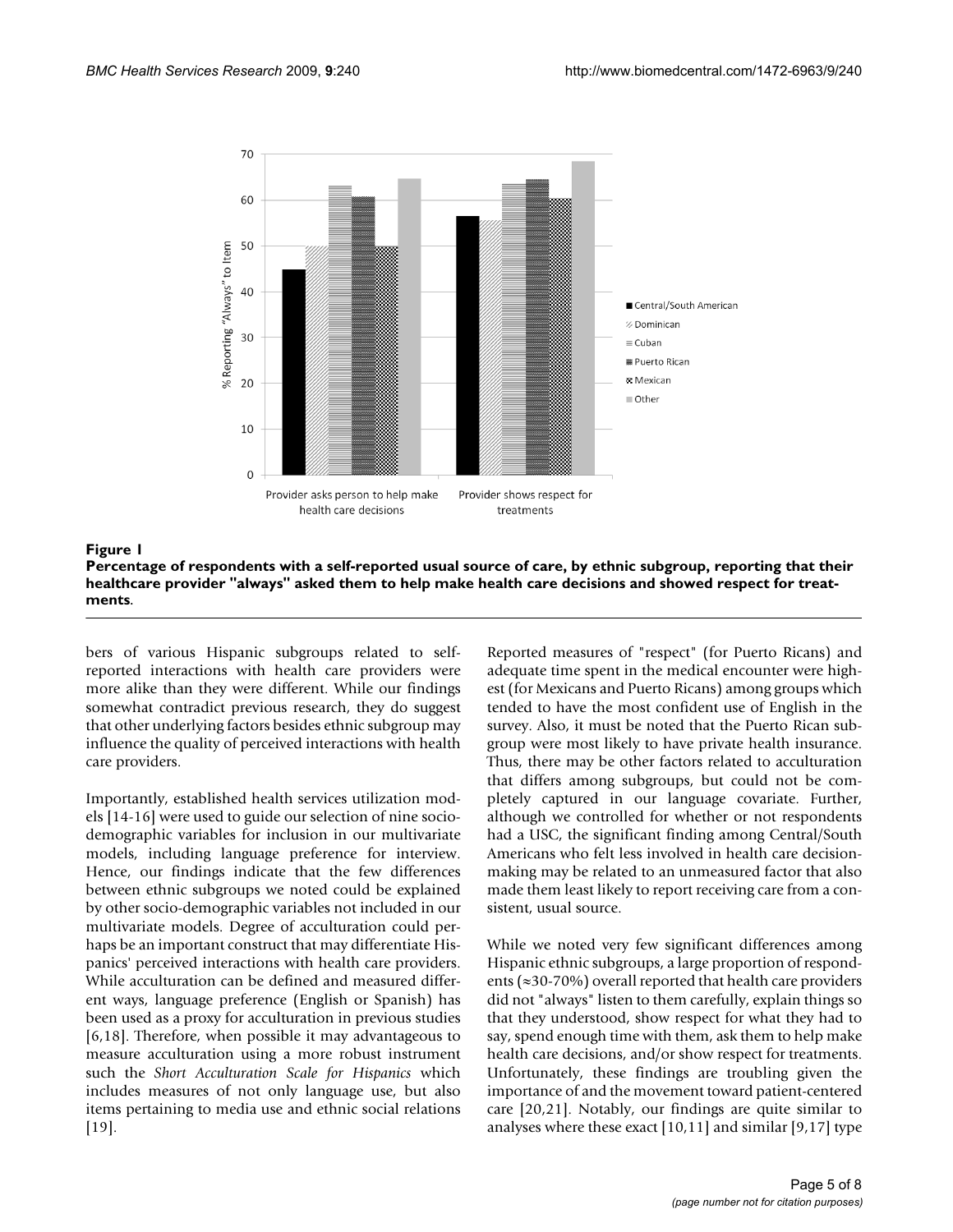

Figure 2 and 2008 and 2008 and 2008 and 2008 and 2008 and 2008 and 2008 and 2008 and 2008 and 2008 and 2008 an **Percentage of respondents, by ethnic subgroup, reporting that their health care provider "always" listened to them carefully, explained things so they understood, showed respect for what they had to say, and spent enough time with them**.

items were used to assess respondents' perceptions of their health care providers' communication behaviors in large population-based studies. However, when asked to assess their health care providers' communication skills shortly after a consultation, Makoul et al. [22] found that between 63% and 84% of patients gave the most positive answer possible. These observed differences could be attributed to differences in study populations and/or the timing of questions.

Based on our findings, the Hispanic population appears be a more cohesive group than has been assumed, at least in terms of their reported perceptions about health care communication. In contrast to previous studies that have found major differences among Hispanic subgroups related to accessing health care services [6-8], this study found few differences, which may suggest that some of the reported differences in access are not necessarily related to how well these groups perceive communication between themselves and their health care providers. It also suggests a need for future studies to examine each ethnic subgroup in more depth. For example, qualitative methodologies- focus groups, in-depth interviews--could provide valuable insight into underlying factors associated with access barriers and how these may or may not relate to perceived perceptions of health care providers' communication behaviors.

This study has several limitations. First, although the MEPS is representative of the civilian, non-institutionalized US population, the cross-sectional format limits causality. Second, as with all observational studies that rely on self-reports, response bias remains a possibility. Third, because of the nature of secondary analyses we could not revise MEPS-HC items that pertained to the objectives of our particular study.

### **Conclusion**

In conclusion, we found few differences in perceptions of patient-provider communication among different Hispanic subgroups. While further study is needed, our findings suggest that responses from one large combined Hispanic ethnic group will usually represent the subgroups reliably--as long as several confounding variables are considered simultaneously (e.g., language preference)- -when considering their perceptions about health care communication.

Ensuring equity of health, and access to high quality health information and health care, are issues common to most industrialized nations. Our study highlights the need to undertake both quantitative and qualitative exploration of health care provider communication amongst Hispanic subgroups; ensuring the issues relating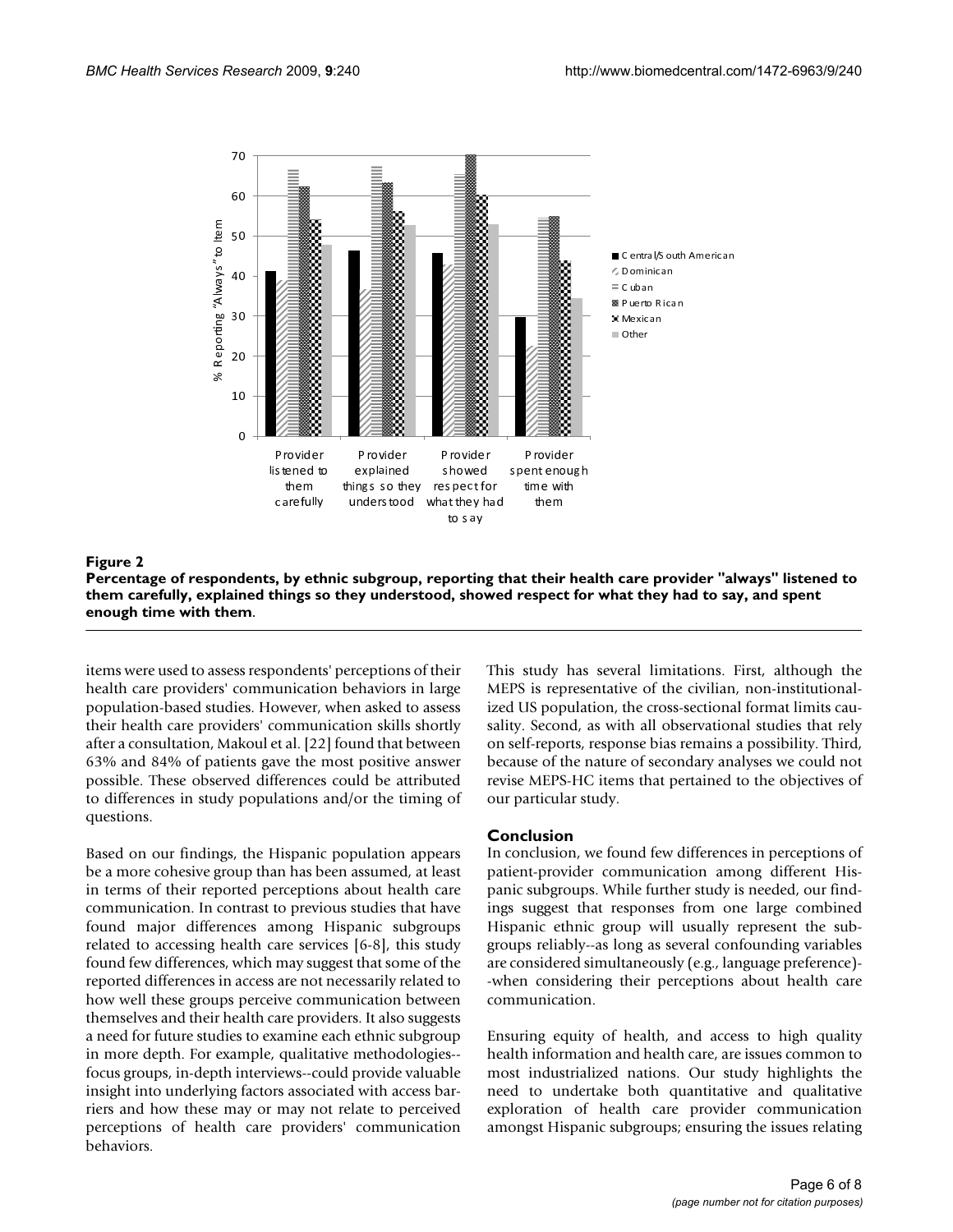| Provider listened to them carefullyb<br>Central/South American<br>0.92(0.46, 1.84)<br>Dominican<br>0.95(0.35, 2.58)<br>Cuban<br>2.03(0.91, 4.53)<br>Puerto Rican<br>1.94(0.93, 4.05)<br>Mexican<br>1.36 (0.71, 2.60)<br>Other<br>1.00<br>Provider explained things so they understood <sup>b</sup><br>Central/South American<br>0.90(0.50, 1.61)<br>Dominican<br>0.72(0.29, 1.79)<br>Cuban<br>1.56(0.72, 3.36)<br>Puerto Rican<br>$1.67$ (0.86, 3.27)<br>Mexican<br>1.18(0.65, 2.13)<br>Other<br>1.00<br>Provider showed respect for what they had to sayb<br>Central/South American<br>0.88(0.53, 1.45)<br>Dominican<br>$0.86$ (0.30, 2.47)<br>Cuban<br>1.31(0.59, 2.87)<br>Puerto Rican<br>2.16(1.16, 4.03)<br>Mexican<br>1.52(0.91, 2.53)<br>Other<br>1.00<br>Provider spent enough time with them <sup>b</sup><br>Central/South American<br>$1.06$ $(0.54, 2.08)$<br>Dominican<br>0.65(0.31, 1.35)<br>Cuban<br>$2.03$ (0.88, 4.66)<br>Puerto Rican<br>2.28 (1.06, 4.92)<br>Mexican<br>1.88(1.02, 3.46)<br>Other<br>1.00<br>Provider asks person to help make health care decisionsc<br>Central/South American<br>0.46(0.23, 0.95)<br>Dominican<br>$0.43$ (0.13, 1.49)<br>Cuban<br>0.95(0.37, 2.39)<br>Puerto Rican<br>0.74(0.37, 1.49)<br>Mexican<br>$0.63$ $(0.33, 1.20)$<br>Other<br>1.00<br>Provider shows respect for treatmentsc<br><b>Central/South American</b><br>0.70(0.34, 1.41)<br>Dominican<br>0.47(0.20, 1.12)<br>Cuban<br>0.76 (0.30, 1.92)<br><b>Puerto Rican</b><br>$0.69$ (0.31, 1.54)<br>Mexican<br>0.84(0.43, 1.66) | MEPS Items Pertaining to Healthcare Providers Communication Behaviors | <b>Adjusted OR</b><br>(95% CI) <sup>a</sup> |
|--------------------------------------------------------------------------------------------------------------------------------------------------------------------------------------------------------------------------------------------------------------------------------------------------------------------------------------------------------------------------------------------------------------------------------------------------------------------------------------------------------------------------------------------------------------------------------------------------------------------------------------------------------------------------------------------------------------------------------------------------------------------------------------------------------------------------------------------------------------------------------------------------------------------------------------------------------------------------------------------------------------------------------------------------------------------------------------------------------------------------------------------------------------------------------------------------------------------------------------------------------------------------------------------------------------------------------------------------------------------------------------------------------------------------------------------------------------------------------------------------------------------------------------------|-----------------------------------------------------------------------|---------------------------------------------|
|                                                                                                                                                                                                                                                                                                                                                                                                                                                                                                                                                                                                                                                                                                                                                                                                                                                                                                                                                                                                                                                                                                                                                                                                                                                                                                                                                                                                                                                                                                                                            |                                                                       |                                             |
|                                                                                                                                                                                                                                                                                                                                                                                                                                                                                                                                                                                                                                                                                                                                                                                                                                                                                                                                                                                                                                                                                                                                                                                                                                                                                                                                                                                                                                                                                                                                            |                                                                       |                                             |
|                                                                                                                                                                                                                                                                                                                                                                                                                                                                                                                                                                                                                                                                                                                                                                                                                                                                                                                                                                                                                                                                                                                                                                                                                                                                                                                                                                                                                                                                                                                                            |                                                                       |                                             |
|                                                                                                                                                                                                                                                                                                                                                                                                                                                                                                                                                                                                                                                                                                                                                                                                                                                                                                                                                                                                                                                                                                                                                                                                                                                                                                                                                                                                                                                                                                                                            |                                                                       |                                             |
|                                                                                                                                                                                                                                                                                                                                                                                                                                                                                                                                                                                                                                                                                                                                                                                                                                                                                                                                                                                                                                                                                                                                                                                                                                                                                                                                                                                                                                                                                                                                            |                                                                       |                                             |
|                                                                                                                                                                                                                                                                                                                                                                                                                                                                                                                                                                                                                                                                                                                                                                                                                                                                                                                                                                                                                                                                                                                                                                                                                                                                                                                                                                                                                                                                                                                                            |                                                                       |                                             |
|                                                                                                                                                                                                                                                                                                                                                                                                                                                                                                                                                                                                                                                                                                                                                                                                                                                                                                                                                                                                                                                                                                                                                                                                                                                                                                                                                                                                                                                                                                                                            |                                                                       |                                             |
|                                                                                                                                                                                                                                                                                                                                                                                                                                                                                                                                                                                                                                                                                                                                                                                                                                                                                                                                                                                                                                                                                                                                                                                                                                                                                                                                                                                                                                                                                                                                            |                                                                       |                                             |
|                                                                                                                                                                                                                                                                                                                                                                                                                                                                                                                                                                                                                                                                                                                                                                                                                                                                                                                                                                                                                                                                                                                                                                                                                                                                                                                                                                                                                                                                                                                                            |                                                                       |                                             |
|                                                                                                                                                                                                                                                                                                                                                                                                                                                                                                                                                                                                                                                                                                                                                                                                                                                                                                                                                                                                                                                                                                                                                                                                                                                                                                                                                                                                                                                                                                                                            |                                                                       |                                             |
|                                                                                                                                                                                                                                                                                                                                                                                                                                                                                                                                                                                                                                                                                                                                                                                                                                                                                                                                                                                                                                                                                                                                                                                                                                                                                                                                                                                                                                                                                                                                            |                                                                       |                                             |
|                                                                                                                                                                                                                                                                                                                                                                                                                                                                                                                                                                                                                                                                                                                                                                                                                                                                                                                                                                                                                                                                                                                                                                                                                                                                                                                                                                                                                                                                                                                                            |                                                                       |                                             |
|                                                                                                                                                                                                                                                                                                                                                                                                                                                                                                                                                                                                                                                                                                                                                                                                                                                                                                                                                                                                                                                                                                                                                                                                                                                                                                                                                                                                                                                                                                                                            |                                                                       |                                             |
|                                                                                                                                                                                                                                                                                                                                                                                                                                                                                                                                                                                                                                                                                                                                                                                                                                                                                                                                                                                                                                                                                                                                                                                                                                                                                                                                                                                                                                                                                                                                            |                                                                       |                                             |
|                                                                                                                                                                                                                                                                                                                                                                                                                                                                                                                                                                                                                                                                                                                                                                                                                                                                                                                                                                                                                                                                                                                                                                                                                                                                                                                                                                                                                                                                                                                                            |                                                                       |                                             |
|                                                                                                                                                                                                                                                                                                                                                                                                                                                                                                                                                                                                                                                                                                                                                                                                                                                                                                                                                                                                                                                                                                                                                                                                                                                                                                                                                                                                                                                                                                                                            |                                                                       |                                             |
|                                                                                                                                                                                                                                                                                                                                                                                                                                                                                                                                                                                                                                                                                                                                                                                                                                                                                                                                                                                                                                                                                                                                                                                                                                                                                                                                                                                                                                                                                                                                            |                                                                       |                                             |
|                                                                                                                                                                                                                                                                                                                                                                                                                                                                                                                                                                                                                                                                                                                                                                                                                                                                                                                                                                                                                                                                                                                                                                                                                                                                                                                                                                                                                                                                                                                                            |                                                                       |                                             |
|                                                                                                                                                                                                                                                                                                                                                                                                                                                                                                                                                                                                                                                                                                                                                                                                                                                                                                                                                                                                                                                                                                                                                                                                                                                                                                                                                                                                                                                                                                                                            |                                                                       |                                             |
|                                                                                                                                                                                                                                                                                                                                                                                                                                                                                                                                                                                                                                                                                                                                                                                                                                                                                                                                                                                                                                                                                                                                                                                                                                                                                                                                                                                                                                                                                                                                            |                                                                       |                                             |
|                                                                                                                                                                                                                                                                                                                                                                                                                                                                                                                                                                                                                                                                                                                                                                                                                                                                                                                                                                                                                                                                                                                                                                                                                                                                                                                                                                                                                                                                                                                                            |                                                                       |                                             |
|                                                                                                                                                                                                                                                                                                                                                                                                                                                                                                                                                                                                                                                                                                                                                                                                                                                                                                                                                                                                                                                                                                                                                                                                                                                                                                                                                                                                                                                                                                                                            |                                                                       |                                             |
|                                                                                                                                                                                                                                                                                                                                                                                                                                                                                                                                                                                                                                                                                                                                                                                                                                                                                                                                                                                                                                                                                                                                                                                                                                                                                                                                                                                                                                                                                                                                            |                                                                       |                                             |
|                                                                                                                                                                                                                                                                                                                                                                                                                                                                                                                                                                                                                                                                                                                                                                                                                                                                                                                                                                                                                                                                                                                                                                                                                                                                                                                                                                                                                                                                                                                                            |                                                                       |                                             |
|                                                                                                                                                                                                                                                                                                                                                                                                                                                                                                                                                                                                                                                                                                                                                                                                                                                                                                                                                                                                                                                                                                                                                                                                                                                                                                                                                                                                                                                                                                                                            |                                                                       |                                             |
|                                                                                                                                                                                                                                                                                                                                                                                                                                                                                                                                                                                                                                                                                                                                                                                                                                                                                                                                                                                                                                                                                                                                                                                                                                                                                                                                                                                                                                                                                                                                            |                                                                       |                                             |
|                                                                                                                                                                                                                                                                                                                                                                                                                                                                                                                                                                                                                                                                                                                                                                                                                                                                                                                                                                                                                                                                                                                                                                                                                                                                                                                                                                                                                                                                                                                                            |                                                                       |                                             |
|                                                                                                                                                                                                                                                                                                                                                                                                                                                                                                                                                                                                                                                                                                                                                                                                                                                                                                                                                                                                                                                                                                                                                                                                                                                                                                                                                                                                                                                                                                                                            |                                                                       |                                             |
|                                                                                                                                                                                                                                                                                                                                                                                                                                                                                                                                                                                                                                                                                                                                                                                                                                                                                                                                                                                                                                                                                                                                                                                                                                                                                                                                                                                                                                                                                                                                            |                                                                       |                                             |
|                                                                                                                                                                                                                                                                                                                                                                                                                                                                                                                                                                                                                                                                                                                                                                                                                                                                                                                                                                                                                                                                                                                                                                                                                                                                                                                                                                                                                                                                                                                                            |                                                                       |                                             |
|                                                                                                                                                                                                                                                                                                                                                                                                                                                                                                                                                                                                                                                                                                                                                                                                                                                                                                                                                                                                                                                                                                                                                                                                                                                                                                                                                                                                                                                                                                                                            |                                                                       |                                             |
|                                                                                                                                                                                                                                                                                                                                                                                                                                                                                                                                                                                                                                                                                                                                                                                                                                                                                                                                                                                                                                                                                                                                                                                                                                                                                                                                                                                                                                                                                                                                            |                                                                       |                                             |
|                                                                                                                                                                                                                                                                                                                                                                                                                                                                                                                                                                                                                                                                                                                                                                                                                                                                                                                                                                                                                                                                                                                                                                                                                                                                                                                                                                                                                                                                                                                                            |                                                                       |                                             |
|                                                                                                                                                                                                                                                                                                                                                                                                                                                                                                                                                                                                                                                                                                                                                                                                                                                                                                                                                                                                                                                                                                                                                                                                                                                                                                                                                                                                                                                                                                                                            |                                                                       |                                             |
|                                                                                                                                                                                                                                                                                                                                                                                                                                                                                                                                                                                                                                                                                                                                                                                                                                                                                                                                                                                                                                                                                                                                                                                                                                                                                                                                                                                                                                                                                                                                            |                                                                       |                                             |
|                                                                                                                                                                                                                                                                                                                                                                                                                                                                                                                                                                                                                                                                                                                                                                                                                                                                                                                                                                                                                                                                                                                                                                                                                                                                                                                                                                                                                                                                                                                                            |                                                                       |                                             |
|                                                                                                                                                                                                                                                                                                                                                                                                                                                                                                                                                                                                                                                                                                                                                                                                                                                                                                                                                                                                                                                                                                                                                                                                                                                                                                                                                                                                                                                                                                                                            |                                                                       |                                             |
|                                                                                                                                                                                                                                                                                                                                                                                                                                                                                                                                                                                                                                                                                                                                                                                                                                                                                                                                                                                                                                                                                                                                                                                                                                                                                                                                                                                                                                                                                                                                            |                                                                       |                                             |
|                                                                                                                                                                                                                                                                                                                                                                                                                                                                                                                                                                                                                                                                                                                                                                                                                                                                                                                                                                                                                                                                                                                                                                                                                                                                                                                                                                                                                                                                                                                                            |                                                                       |                                             |
|                                                                                                                                                                                                                                                                                                                                                                                                                                                                                                                                                                                                                                                                                                                                                                                                                                                                                                                                                                                                                                                                                                                                                                                                                                                                                                                                                                                                                                                                                                                                            |                                                                       |                                             |
|                                                                                                                                                                                                                                                                                                                                                                                                                                                                                                                                                                                                                                                                                                                                                                                                                                                                                                                                                                                                                                                                                                                                                                                                                                                                                                                                                                                                                                                                                                                                            |                                                                       |                                             |
|                                                                                                                                                                                                                                                                                                                                                                                                                                                                                                                                                                                                                                                                                                                                                                                                                                                                                                                                                                                                                                                                                                                                                                                                                                                                                                                                                                                                                                                                                                                                            | Other                                                                 | 1.00                                        |

MEPS = Medical Expenditures Panel Survey, OR = odds ratio, CI = confidence interval

aStatistical significance indicated by bold highlights.

bEstimates pertain to Hispanic civilian, non-institutionalized U.S. adults who visited a healthcare provider in the past year. Multiple logistic regression models adjusted for sex, age, selected language of interview, place of residence, family income, educational attainment, census region, health insurance status, and usual source of care.

cEstimates pertain to Hispanic civilian, non-institutionalized U.S. adults who reported having a usual source of care in 2005. Multiple logistic regression models adjusted for sex, age, selected language of interview, place of residence, family income, educational attainment, census region, and health insurance status.